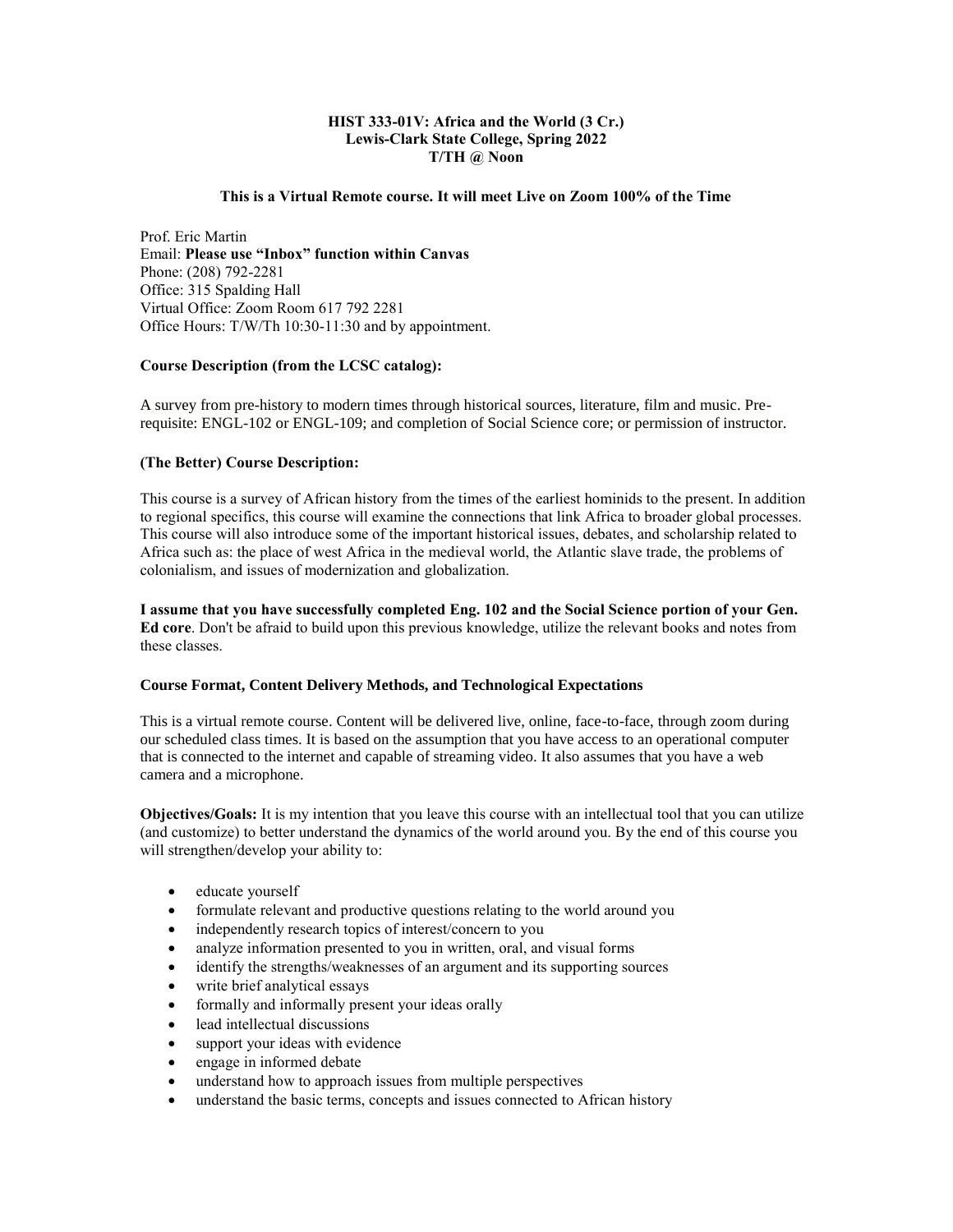- conceptualize African geography
- understand connections between at the local level and the global level
- apply historical knowledge of Africa to better understand the present
- discuss Africa with classmates, friends, family in an informed and meaningful way

## **Required Readings**

- *Ibn Battuta in Black Africa.* Said Hamdun and Noel Quinton King Ed. ISBN-13: 978-1558763364
- *Sundiata: An Epic Tale of Old Mali.* D.T. Niane, Revised Edition (August 17, 2006). ISBN-13: 978-1405849425
- *African Perspectives on Colonialism .* A. Adu Boahen*. African Perspectives on Colonialism* (September 1, 2011)*.* ISBN-13: 978-0966020144
- *Nervous Conditions*. Tsitsi Dangarembga*, Nervous Conditions*. 2 edition (October 10, 2004) ISBN-13: 978-0954702335
- Occasional Class Handouts and Internet Readings.

### Optional Readings

- Chinua Achebe*, Things Fall Apart* Publisher: Penguin Random House, Inc ISBN: 9780385474542
- [BBC Africa Today Podcast](http://www.bbc.co.uk/podcasts/series/africa)
- [How Jamaica Conquered the World Podcast](http://www.howjamaicaconqueredtheworld.com/)
- [The Trans-Atlantic Slave Trade Database:](http://www.slavevoyages.org/tast/index.faces) (http://www.slavevoyages.org/tast/index.faces)

### **Grading and Evaluation**

- 20% Class Participation
	- o Required appointment with LCSC Writing Center
	- o Required Research Appointment with LCSC Librarian. [\(Set up your appointments here\)](http://lcsc.libcal.com/appointments/)
- 10% 2 Geography Quizzes (TBA; TBA)
- 10% *Ibn Battuta in Black Africa* Primary Source Essay
- 10% *Sundiata* Essay
- 10% *The Atlantic Slave Trade* panel discussion #1; #2
- 10% *African Perspectives on Colonialism* Book Analysis
- 5% *Nervous Conditions* Outline
- 20% End of Term Essay
- 5% Research, Prepare, and Present African Food (TBA)

[The standard grading scale will be used in this course. 90 and above  $= A$ : Excellent Work; 80-89  $= B$ : Above Average Work;  $70-79 = C$ : Average Work;  $60-69 = D$ : Below Average Work; 59 and below = F: Fail. +'s and -'s will also be used.  $- = 0-2, + = 7-9$ ]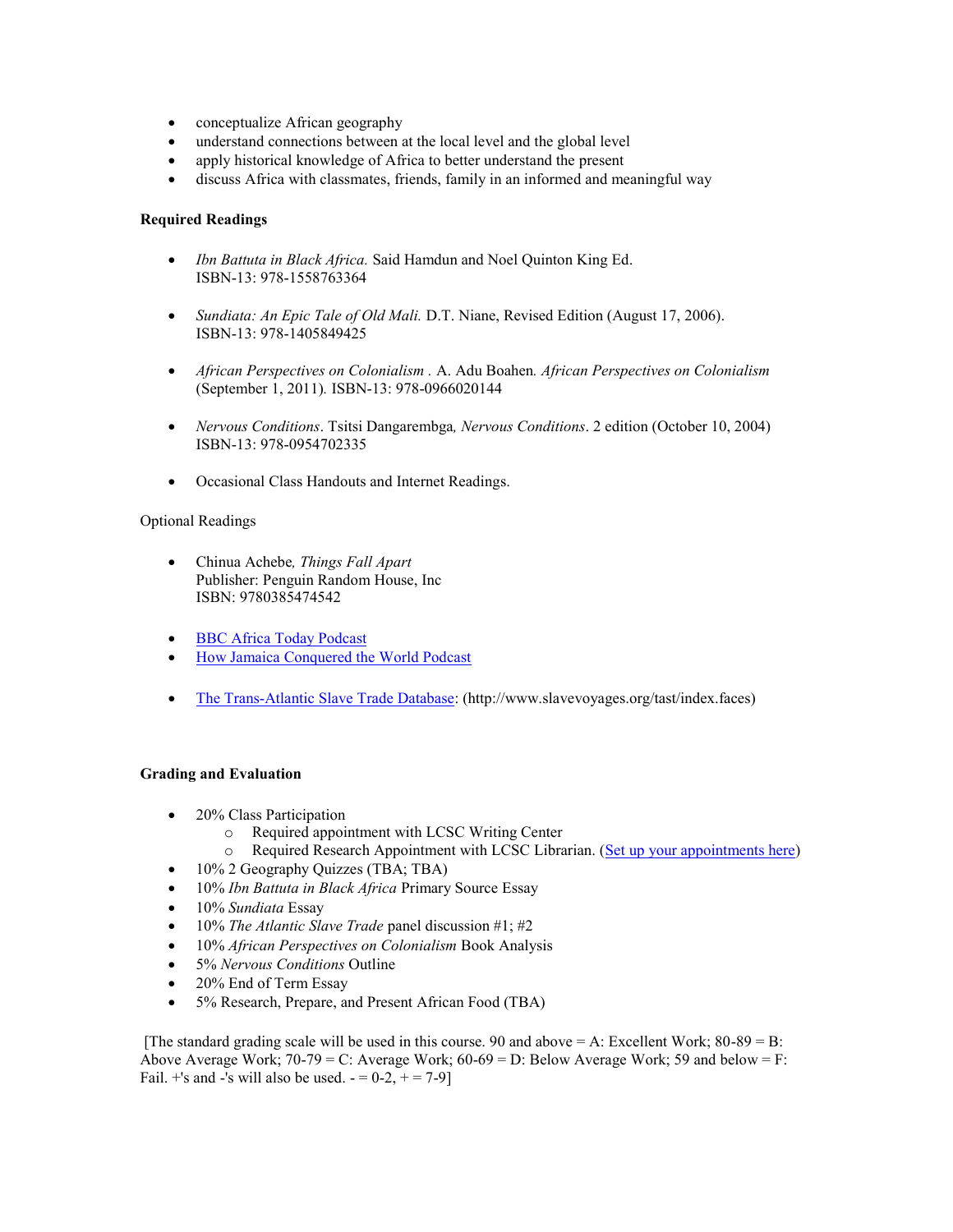#### **Course Requirements**

- **Classroom Participation**: This course is heavily based on discussion and depends upon your active participation. Our discussions will be student led. You are expected to be in class, on time and prepared. Details forthcoming. An undetermined number of pop quizzes over the assigned material will be included in this portion of your grade.
- **2 Geography Quizzes (10% of overall grade)**: Details forthcoming
- *Ibn Battuta in Black Africa* **Primary Source Analysis**: Answer one of the following questions In 750 words.

1) (Pick one) Describe either the cultural, economic, political, or social characteristics of Medieval West Africa based on this text. How do you account for the author's biases in your reading? 2) Describe the type of Islam ibn Battuta encountered in West Africa based on this account. How is it different than what he was used to and what do these differences tell you about both the adaptation of religion and the author.

- *Sundiata* **Primary Source Analysis***:* Answer the following question in 750words*.* 1) (Pick one) Describe either the cultural, economic, political, and social characteristics of Medieval West Africa based on this text.
- *The Atlantic Slave Trade* **panel discussion #1 and #2 (10% overall, 5% each):** These will be short, group and individual oral presentations on an assigned historiographic issue in the history of the Atlantic slave trade. More details in the near future.
- *African Perspectives on Colonialism* Book Analysis
- *Nervous Conditions* Outline for Discussion
- **End of Term Essay:** This page essays will be evaluated as formal pieces of analytical writing and will be based on a set of questions that we will develop as a group. However the main point of your essay will be to describe, analyze, and make a statement about the slice of African Historiography you have been exposed to through the assigned class materials. You will be required to utilize both our class materials and a relevant outside sources to support your positions. You will receive more details on this assignment in the near future.
- **African Food Presentation**

**Late/Make Up Work:** Assignments are due digitally by the beginning of class. Unexcused late papers will be marked as such and will receive a full grade deduction for being late and another letter grade deduction for every additional 24 hours late.

### **Grading Scale:**

**A =** Reserved for those who consistently demonstrate sophisticated, content-based thinking on paper and in class. An "A" is for folks who went far above and beyond their duties as a student of history this semester.

**B =** Reserved for those who often demonstrate sophisticated, content-based thinking on paper and in class. A "B" is for students who went above and beyond their duties as a student of history this semester.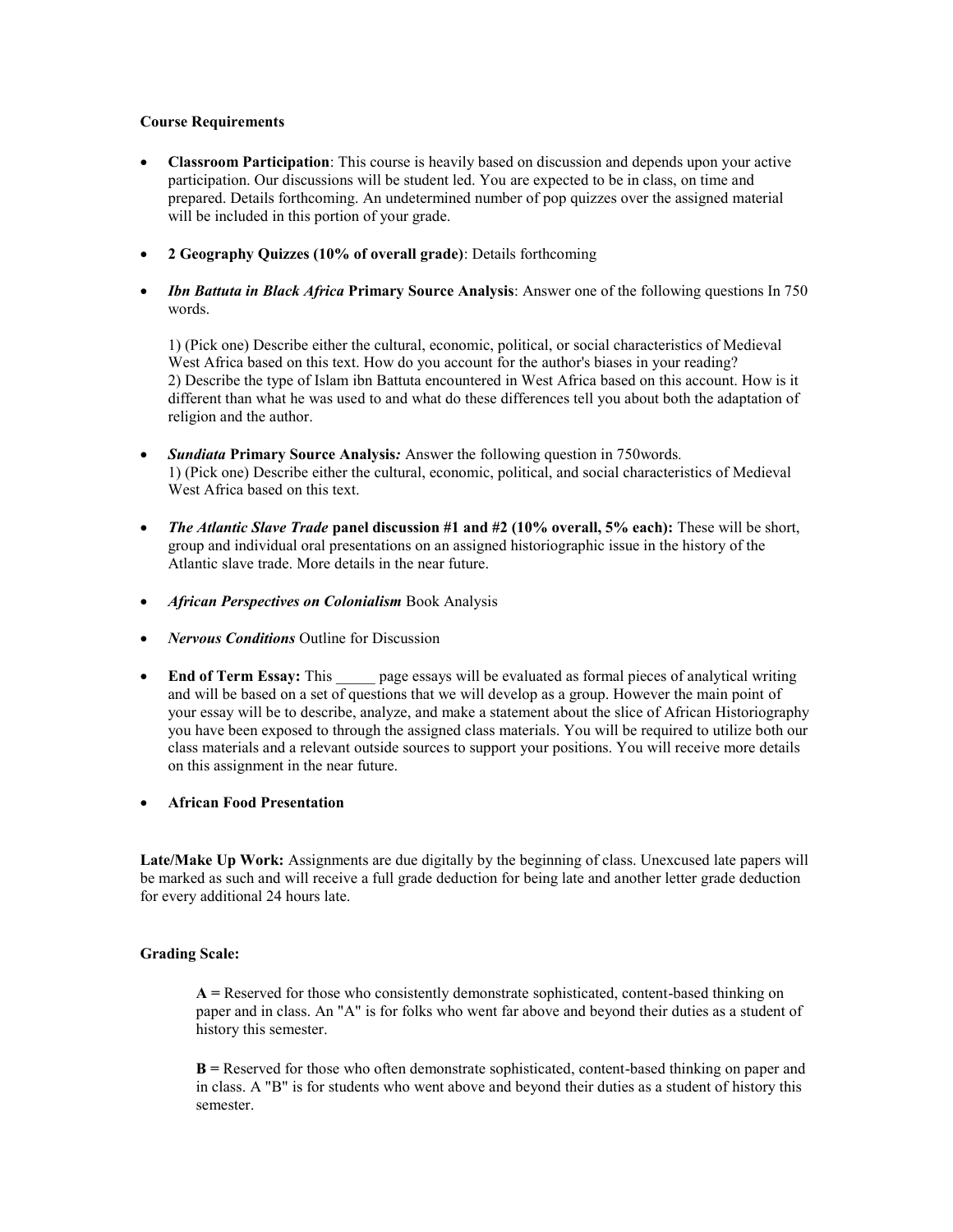**C =** You did what I asked, nothing more, and you did a decent job of it. A "C" is an honorable grade and I hope to see you in another course, because a "C' in this class means you read, wrote, and thought about history for a significant portion of the semester.

**D =** You either didn't do all I asked or you didn't do a very good job of it, but you have met enough of the minimum requirements for this course that you should get some kind of college credit for it. Depending upon your major, you may need to take this course again.

**F =** You did not meet the minimum requirements (outlined in this document) to receive college level credit for this course. We probably don't need to dwell on what may have gone into earning this grade.

**Academic Honesty**: You are on your honor at all times and my presumption is that each of you is honest. However, the College does not tolerate academic dishonesty of any sort. Expect the maximum penalty as described in the LCSC Student Handbook if I have to spend time gathering evidence and documenting that you submitted work that you did not write as your own. All written work that you hand in -- essays and examinations -- must be exclusively your work. Contact me if you are not clear on this point.

**Attendance Policy:** In addition to a reduced class participation grade, unexcused absences will have a detrimental impact on your final grade at the rate of one letter grade (A, B, C, D, F) for every unexcused absence beyond two. It is your responsibility to make arrangements if life prevents you from turning in an assignment on time or requires you to be away from class. If you miss a class, assume you missed something important and get any course/assignment updates and missed notes from a classmate.

**Children in my classroom**: LCSC does not have an official policy on children in the classroom; here is mine. You are welcome to bring your kid to my class on occasion as long as:

- **You have attempted to make alternative arrangements** for your kid and bringing them to class is a last resort effort to avoid missing class. I get it; day care is expensive and sometimes grandma/pa falls through. But your kid should probably not come to class on a regular basis. Infants still breastfeeding might be an exception to this.
- **Your kid is not disruptive** to other people's learning. I am not talking about complete silence. Babies make some noise and kids want to ask questions. The occasional murmur/racket is to be expected. But meltdowns need to be escorted out the door so the rest of us can focus. If you do bring your kid to class, consider sitting near the door if you think you might have to make a quick exit. And don't forget those of us without infants are not as accustomed to simply tuning them out as you may be. If you don't know whether you should exit, look in my direction, I'll tell you.
- **Your child is not sick**. If you child is too sick to go to their own school, they are probably too sick to come to your school. Don't get the rest of us sick.

The above is my personal policy, not institutional policy. As long as the above criteria are met you are welcome to bring your child to my class without notice. But you should have a direct conversation with your other professors before bringing your kid to their classes. And some classes, a chemistry lab for example, probably should not have kids in it at all.

### **A few matters of courtesy I ask of you.**

- Be situated a ready to engage as soon as class begins.
- Don't arrive a few minutes late or leave during class on a regular basis.
- Turn you video on.
- Mute your phone.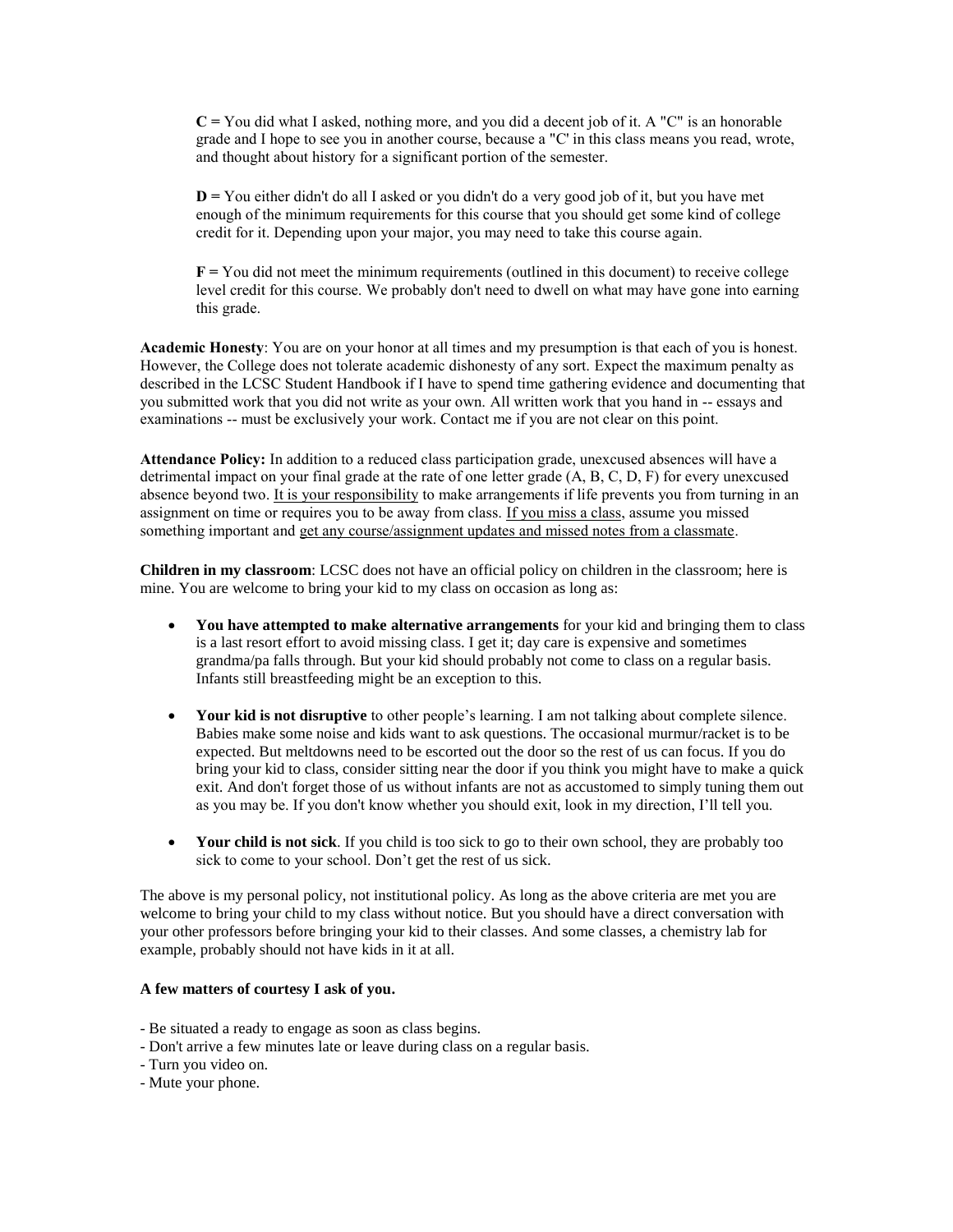- Refrain from multitasking while we meet.

- Listen when someone else is talking.

### **Schedule**

Due to the nature of this course, it is all but certain that this schedule will need to be revised from time to time. Additional reading material will be assigned as needed.

**Week One 1/18 & 1/20**

**(T) Intro to class and each other;** 

**(Th)** #1: Different But Equal (on your own; one page "Learning Through Discussion Outline")

### **Week Two 1/25 & 1/27**

**(T)** #2: Mastering a Continent (on your own; one page "Learning Through Discussion Outline")

**(Th)** #3: Caravans of Gold (on your own; one page "Learning Through Discussion Outline")

**Week Three 2/1 & 2/3** Discussion: *Ibn Battuta in Black Africa* **(Black History Month)**

**(T)** #4: Kings and Cities (on your own; one page "Learning Through Discussion Outline")

**(Th)** *Ibn Battuta* in Black African Primary Source Analysis Due

**Week Four 2/8 & 2/10 Discussion:** *Keita, Heritage of the Griot* **(Black History Month)**

- [Background resources for understanding Sundiata](http://ias.berkeley.edu/orias/sundiata.html)
- [Sundiata and Mana Musa on the Web](http://www.isidore-of-seville.com/mansa/1.html)

**(T). Film:** *Keita, Heritage of the Griot (On your own; one page "Learning through Discussion Outline"*

**(Th) Readings:** *Sundiata* p.1-26

## **Week Five 2/15 & 2/17 (Black History Month)**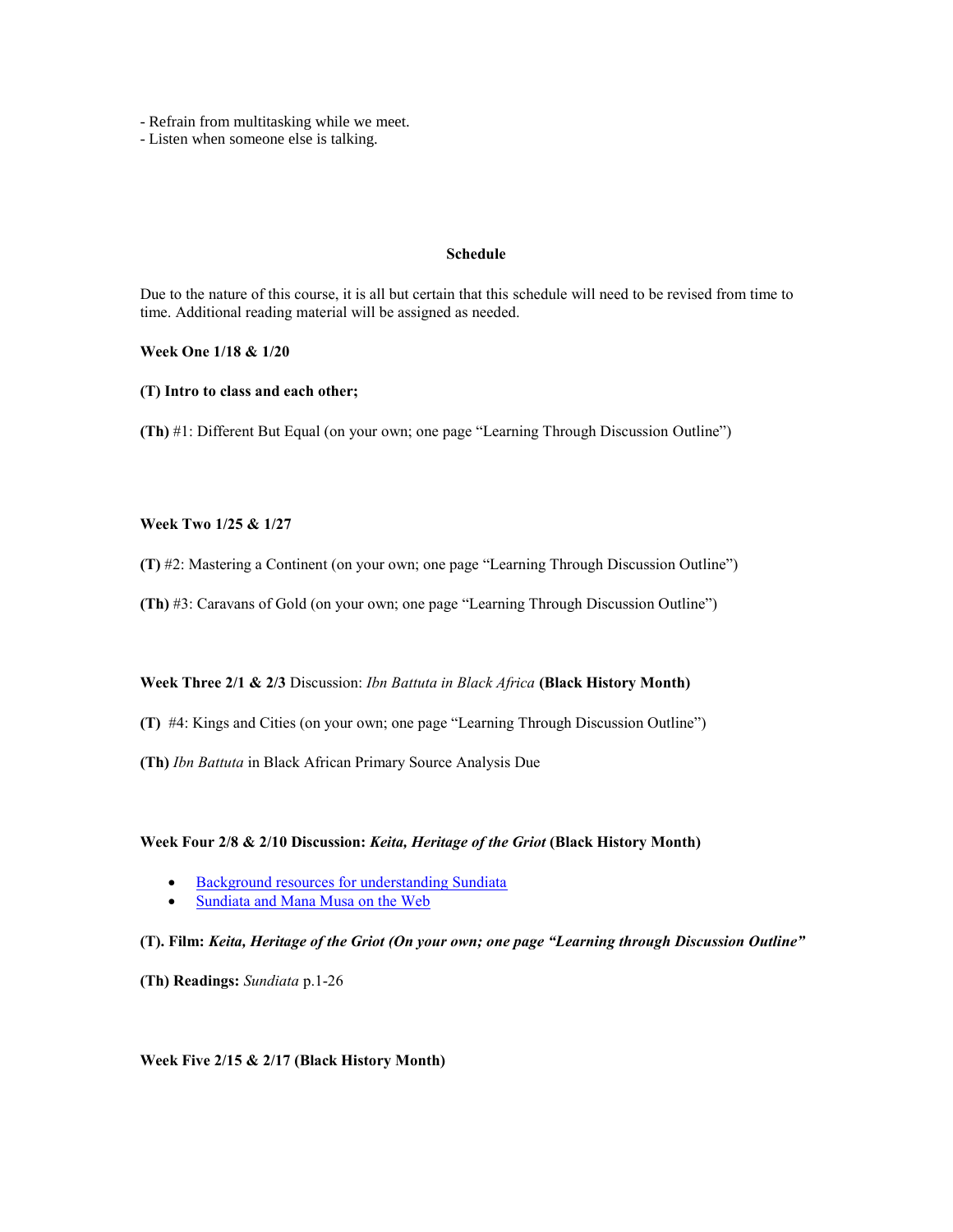**(T) Readings***: Finish Sundiata: An Epic of Old Mali*

### **(Th)** *Sundiata* **Primary Source Analysis Due**

## **Week Six 2/22 & 2/24 (Black History Month)**

**(T)** *The Atlantic Slave Trade* Chapter 1: **Why Were Africans Enslaved?**

Williams: Jordan: Davis: Eltis:

**(Th)** *The Atlantic Slave Trade* Chapter 2: **The Slave Trade Within Africa**

Park: Hair: Miller: Inikori: Thornton:

## **Week Seven 3/1 & 3/3**

**(T)** *The Atlantic Slave Trade* Chapter 3: **The Middle Passage**

Baquaqua: Buxton : Curtin: Klein: Eltis and Richardson:

Equiano  $(2<sup>nd</sup>)$ :

# **(TH)** *The Atlantic Slave Trade* Chapter 4, **Effects in Africa**

Hawkins: Rodney: Manning: Thorton:

## **Week Eight 3/8 & 3/10**

(T) *The Atlantic Slave Trade* Chapter 5, **Effects in Europe and the Americas**

Careny: Eltis, Morgan, Richardson: Williams: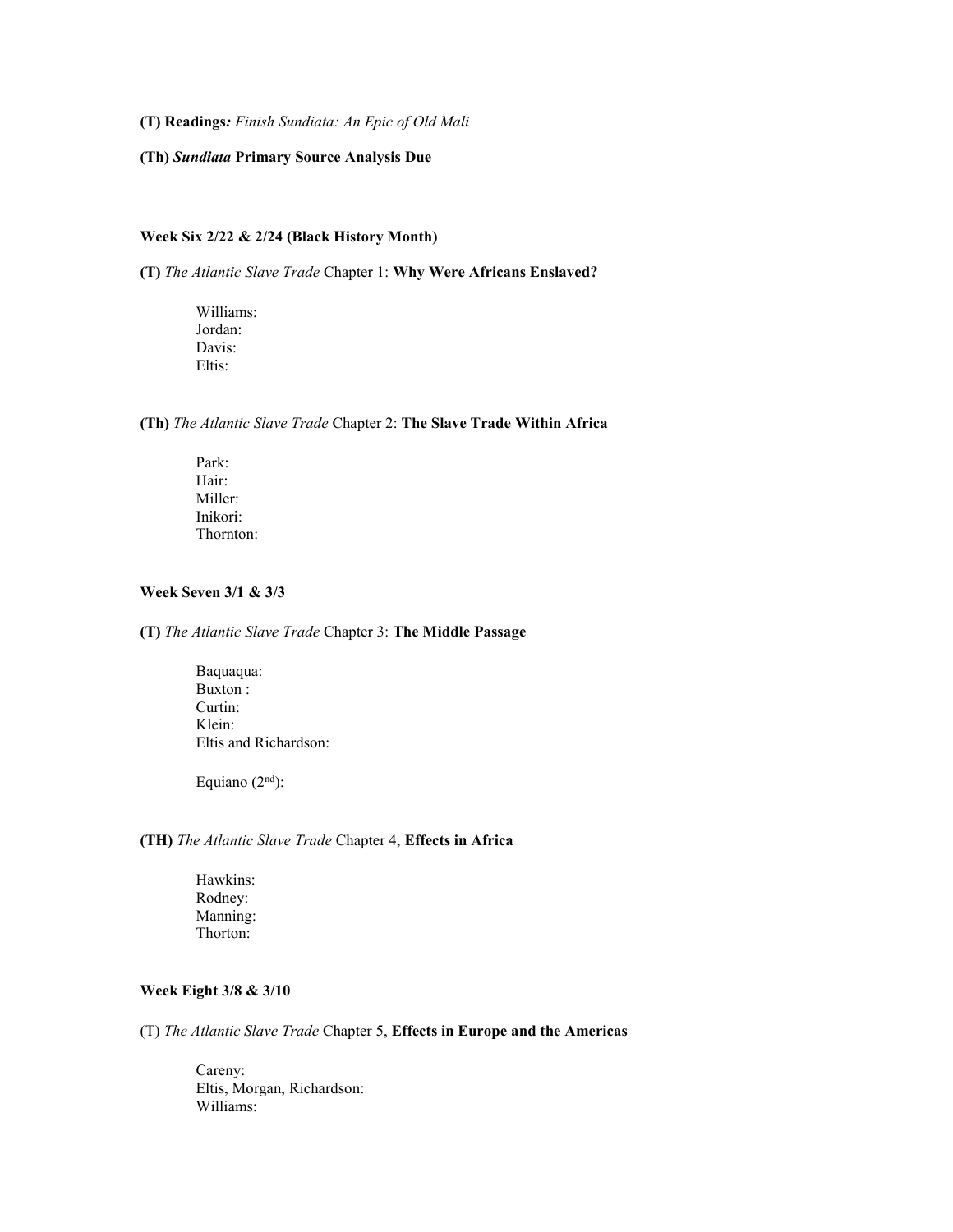Davis:

(2nd)Drecher:  $(2<sup>nd</sup>)$ Hall:  $(2<sup>nd</sup>)Morgan:$ 

(TH) *The Atlantic Slave Trade* Chapter 6, **Abolition**

Sandoval: Hastings: Bonsu and Honesty II: Craton:

(2nd) Temperley:

## **Week Nine 3/15 & 3/17 (Native American Awareness Week)**

T) #5: The Bible and the Gun (View on your own). One page outline for discussion.

TH) Native American Awareness Week Activities

# **Week Ten 3/22 & 3/24**

(T) #6 "This Magnificent African Cake" (View on your own). One page outline for discussion.

(Th) TBA

## **Spring Break 3/29 & 3/31**

### **Week Eleven 4/5 & 4/7** Discussion: *African Perspectives on Colonialism*

(T) Chapter One: "The Eve of the Colonial Conquest and Occupation"

(Th) Chapter Two: "The Imposition of the Colonial System: Initiatives and Responses"

**Week Twelve 4/12 & 4/14** Discussion: *African Perspectives on Colonialism*

(T) Chapter Three: "The Operation of the Colonial System"

(Th) Chapter Four: "The Colonial Impact"

**Week Thirteen 4/19 & 4/21**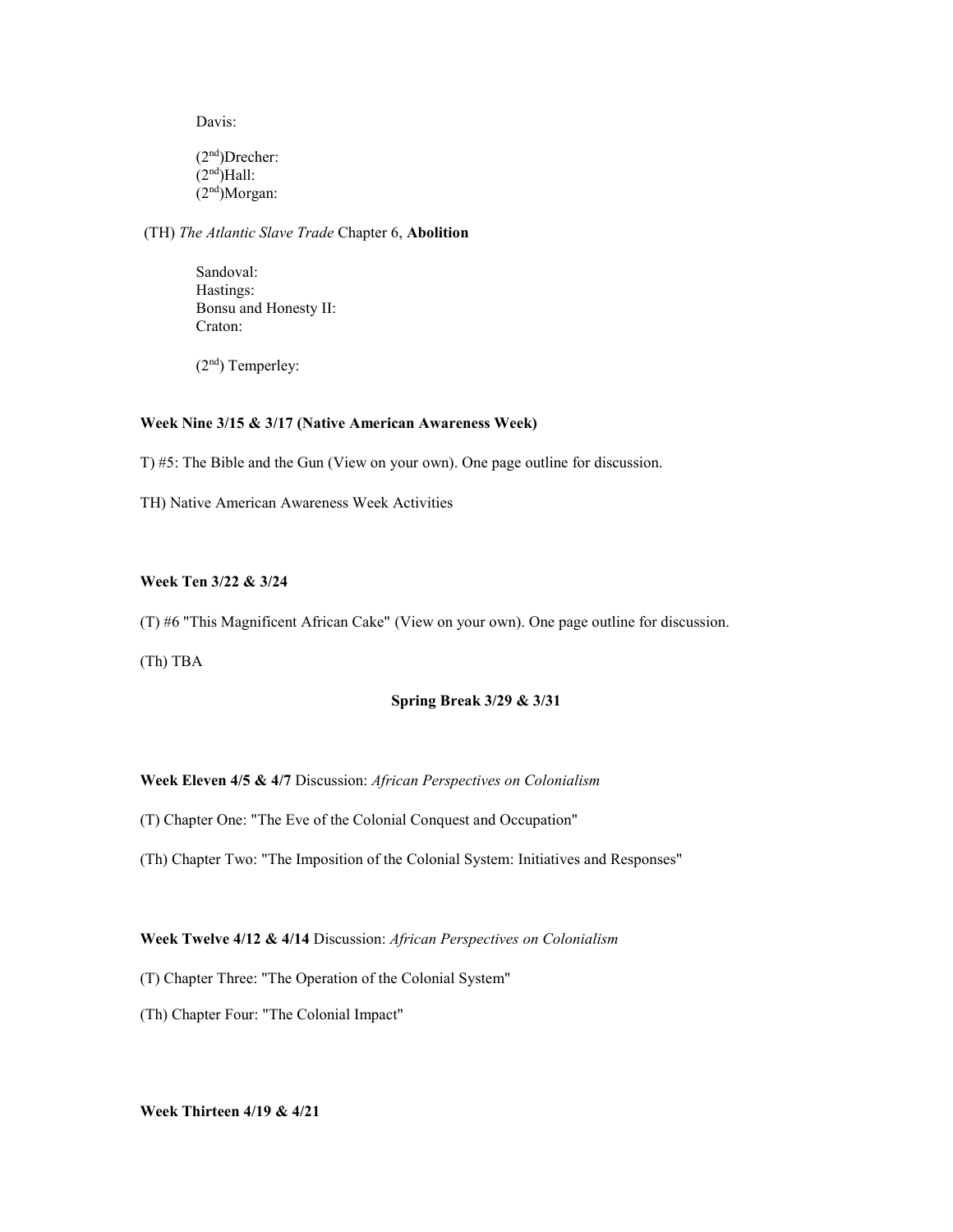#### (T) *African Perspectives on Colonialism* **Book Analysis DUE**

#7 "The Rise of Nationalism" (on your own, DETAILED single-space one page outline for discussion. Consult your HIST 102 notes)

(Th)

#8 "The Legacy" (on your own, DETAILED single-space one page outline for discussion. Consult your HIST 102 notes)

## **Week Fourteen 4/26 & 4/28**

(T) **Discussion:** *Nervous Conditions* **and OUTLINE DUE**

(Th)

**Week Fifteen 5/3 & 5/5** [NO FINAL EXAM WEEK]

(T) **TBA**

(Th) **End of Term Essay Due**

## **Learning through Discussion - Outline Preparation**

### **Step One**

Definitions: List three to five words of which you are unsure. Look them up and write down the definitions of them.

### **Step Two**

Main Topic Identification: Write down your version of a general statement of the author's message.

### **Step Three**

Subtopic Identification: Identify three to four subtopics.

### **Step Four**

Subtopic Explanation & Questions: Write a brief statement of the subject matter of each subtopic. Design a question that you would ask for each.

### **Step Five**

Integration with Other Materials: Write down the meaning or usefulness the material has for understanding other concepts and materials. This step should include concrete concepts and evidence from the reading related to an outside reading, lecture, film or other material. The analysis should talk about the concept, the sets of evidence, and the significance of the comparison.

### **Step Six**

Application: Write down how the material can apply to your own life situation - past, present or future. What implications does the material hold for your own intellectual pursuits or interests?